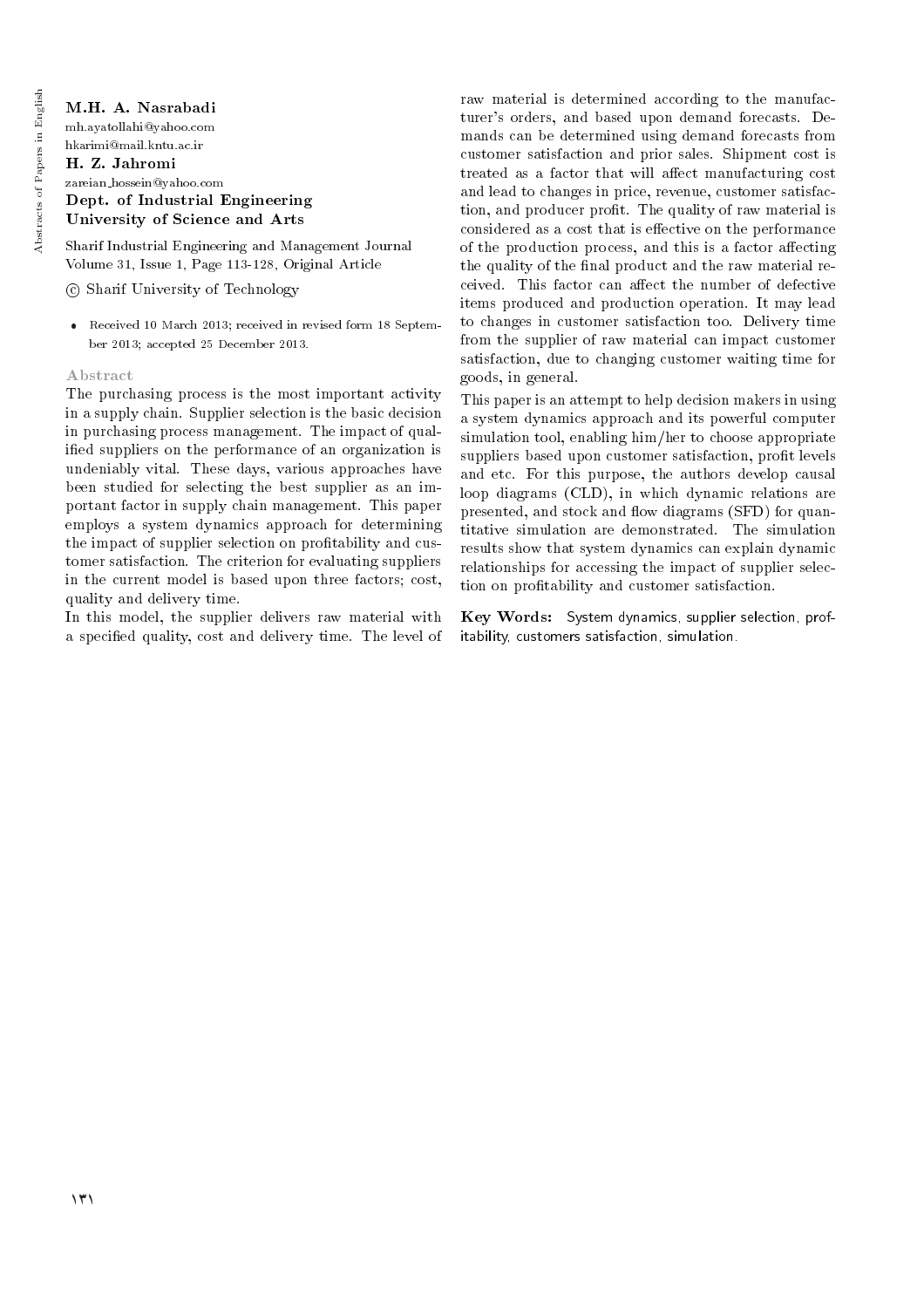# Abstracts of Papers in English Abstracts of Papers in English

#### Abstract

In this paper, we endeavor to develop a hybrid problem of location, pricing and queuing in a network with M customer nodes and N potential server nodes. In fact, we propose a bi-objective model for the facility location problem subject to congestion and a pricing policy. The model is formulated by means of a queuing framework, in which each facility behaves as an  $M/M/m/k$  queuing system, where m is the number of servers in each facility and k is the queuing system capacity. We consider two simultaneous perspectives for this problem; (1) customers (desire to limit times of waiting for service) and (2) service provider (desire to increase profit). Our mathematical model contains two simultaneous objectives, including (I) maximizing prot and (II) minimizing the amount of waiting time in the whole network. In our model, we assume that different prices are provided at different facilities for services. Furthermore, capacity constraints are considered to bring the problem even closer to reality. This assumption is referred to as \mill pricing", and gas stations and parking places are examples of mill pricing. The proposed model belongs to a class of mixed-integer nonlinear programming models and the class of NP-hard problems. Therefore, we presented a multi-objective vibration damping optimization (MOVDO) algorithm to solve the mathematical model. Finally, the performance of the proposed algorithm is compared with the literature and different test problems are generated and analyzed.

Key Words: Facility location, queuing theory, pricing, multi-objective decision making, MOVDO.

# LOCATION-ALLOCATION DECISIONS IN A MULTI-ECHELON SUPPLY CHAIN NETWORK WITH NET PRESENT VALUE

A.H. Nobil(corresponding author) amirhossein.nobil@yahoo.com Faculty of Industrial & Mechanical Engineering Islamic Azad University, Qazvin Branch S.T. Akhavan Niaki niaki@sharif.edu Dept. of Industrial Engineering Sharif University of Technology

Sharif Industrial Engineering and Management Journal Volume 31, Issue 1, Page 107-112, Original Article

c Sharif University of Technology

 Received 30 December 2013; received in revised form 4 February 2013; accepted 23 February 2013.

#### Abstract

Supply chain management is a key issue and practical for sustainable economy, where its economic advantages can be shown in many papers. In order to remain competitive in the market, a supply chain must be efficient. One way to improve the efficiency is to maximize the total profit in the system. In this study, a mix-integer linear programming model is presented for location-allocation decisions in a four-echelon supply chain network. The first to the fourth echelon of the supply chain network includes suppliers, production plants, distribution centers, and customer zones, respectively. This paper amis to select the appropriate amount of loan and to adopt proper location-allocation decisions in all echelons of the chain in several periods, while maximizing the net present value.

the net present value. Location-allocation decisions include locating a number of plants among a finite set of potential sites and decisions relate to the flow of goods from suppliers to production plants, from plants to distribution centers and from distribution centers to customer zones in each period. The suppliers prepare a similar raw material and the production plants produce a similar product from the raw material. The mix-integer linear mathematical model of the location-allocation problem includes sale price, investment costs, raw material costs, production costs, setup costs, holding costs, shortage costs and transportation cost of goods. Setup costs of the factories involved in the network are obtained by an initial capital or funds borrowed from banks. Also, shortages are allowed and are considered to be lost sale. The proposed model maximizes the net present value of the profit after tax in different time periods using continuous compound interest rate. In order to demonstrate the applicability of the proposed formulation and to validate the results obtained, a numerical example is solved at the end using GAMS software. Finally, conclusion and future research recommendations come in the last section of paper.

Key Words: Location-allocation problems; supply chain; net present value (NPV); mix-integer programming.

# THE IMPACT OF SUPPLIER SELECTION ON PROFITABILITY AND CUSTOMER SATISFACTION IN A PRODUCTION UNIT: SYSTEM DYNAMICS APPROACH

Y. Z. Mehrjerdi(corresponding author) yazm2000@yahoo.com Dept. of Industrial Engineering Yazd University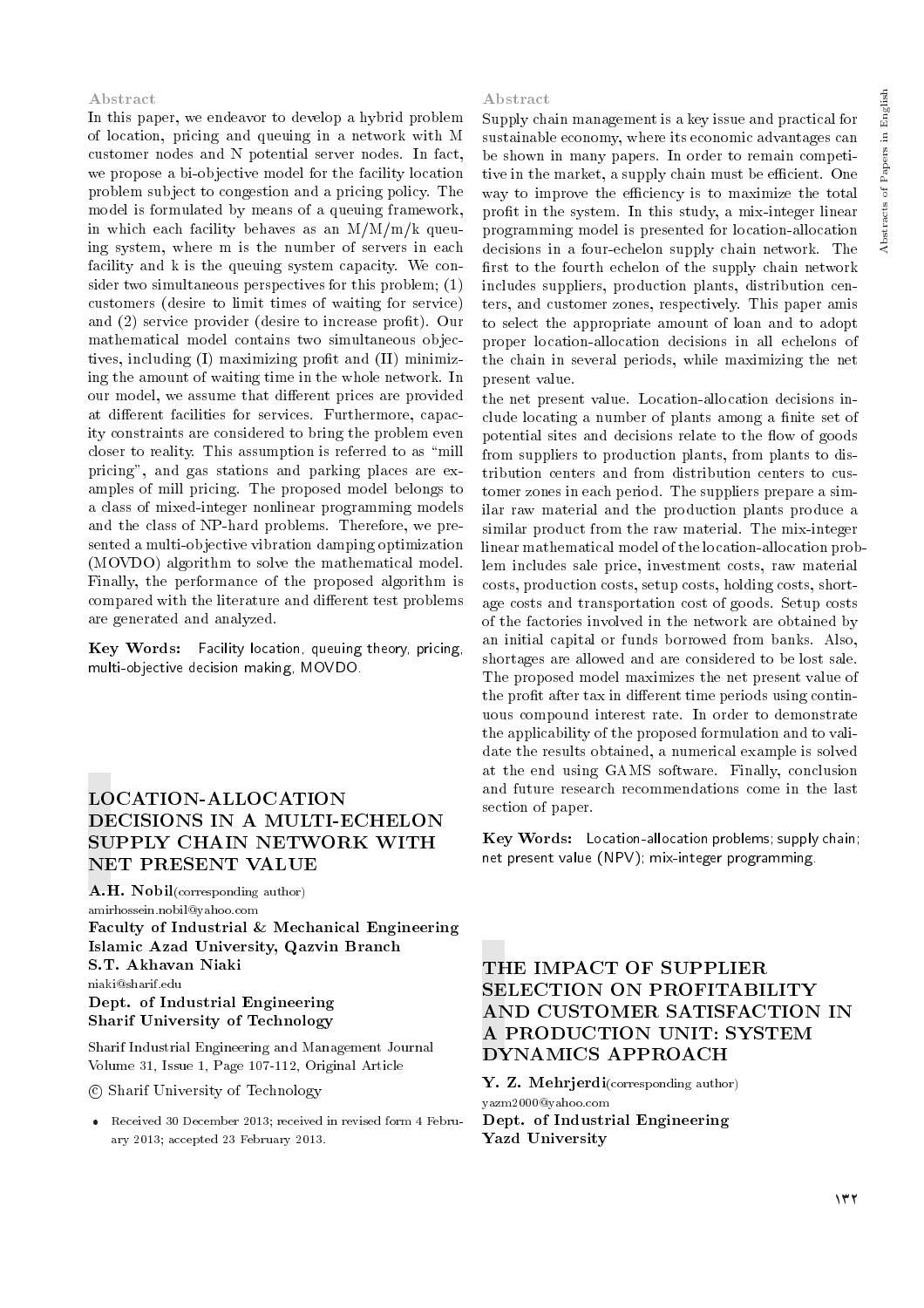#### Abstract

The vehicle routing problem (VRP) plays a central role in the optimization of a distribution network. There is numerous research work considering several various assumptions and models of this problem. In most work published in this field, minimizing the total distance traveled by the vehicles or minimizing the total number of vehicles are the most popular goals. But, to the best of our knowledge, the way in which vehicles are procured, and its effect on overall cost and the routing design has not yet been investigated. This has an essential effect on overall costs and the routing design in practice. This is because making an optimal decision between purchasing or hiring a vehicle is dependent on the total distance to be traveled by the vehicle during the planning horizon. In this paper, we consider a capacitated vehicle routing problem (CVRP), in which capacitated vehicles start from a single depot simultaneously and deliver the demanded items of several customers, and where each costumer must be visited once. Each vehicle can be hired or purchased at different costs. Since aptimal vehicle procurement cost is a function of the total distance that the vehicle traveled during the planning horizon, the model is modied in such a way that the decision of purchasing or hiring of each vehicle is made simultaneously. Since some classical instances with a small number of nodes resist the best exact solution methods, most researchers concentrate on metaheuristic algorithms for solving real-life problems. Therefore, to solve the model in real-life dimensions, an electromagnetism algorithm is hybridized with a parallel simulated annealing algorithm and a hybrid solution algorithm is presented. Finally, to evaluate the efficiency of the presented algorithm, some test problems, randomly generated, are solved by the algorithm and the original simulated annealing algorithm. Experimental results show that the hybrid algorithm has far better efficiency than SA.

Key Words: Capacitated vehicle routing problem, hire, purchase, parallel simulated annealing, electromagnetism.

# CLOSED-LOOP SUPPLY NETWORK DESIGN UNDER UNCERTAINTY IN RISK-POOLING

M. Sanei

maryam.sanei1@gmail.com Dept. of Industrial Engineering Science and Research Branch, Islamic Azad University

R. Tavakkoli-Moghaddam(corresponding author) tavakoli@ut.ac.ir

#### School of Engineering University of Tehran

Sharif Industrial Engineering and Management Journal Volume 31, Issue 1, Page 81-91, Original Article

c Sharif University of Technology

 Received 31 August 2013; received in revised form 22 September 2013; accepted 9 February 2014.

#### Abstract

In recent years, the design of closed-loop supply chain networks has attracted more attention, according to commercial and environmental considerations. A forward and reverse supply chain network is proposed to replace integrated considerations, which also incorporates strategic network design decisions, along with a tactical network design, to avoid sub-optimalities resulting from separating the design in both parts. The forward chain network (including suppliers, distribution centers and customers) and the reverse supply chain (including collection centers, recovery centers, recycling centers and material customers) and customer demands are uncertain and they have a normal distribution. To deal with the uncertainty of customer demand, a risk-pooling strategy is used. Then, uncertainty in other parameters of the model is also considered. To solve the proposed possibilistic optimization model, we take advantage of the deterministic model using the Jimenez method as the defuzzification method in supply chain planning. Finally, the model is a nonlinear integer programming model that can be solved using GAMS.

Key Words: Closed-loop supply chain network design, risk-pooling, fuzzy mathematical programming.

# OPTIMIZING A BI-OBJECTIVE PRICING-QUEUING-LOCATION PROBLEM

E. Mehdizadeh(corresponding author) emehdi@qiau.ac.ir A. Mahmoudi amin.mahmoudi10@gmail.com Dept. of Industrial and Mechanical Engineering Islamic Azad University, Branch V. Hajipour v.hajipour@yahoo.com

Sharif Industrial Engineering and Management Journal Volume 31, Issue 1, Page 93-105, Original Article

c Sharif University of Technology

 Received 18 September 2013; received in revised form 11 January 2014; accepted 21 January 2014.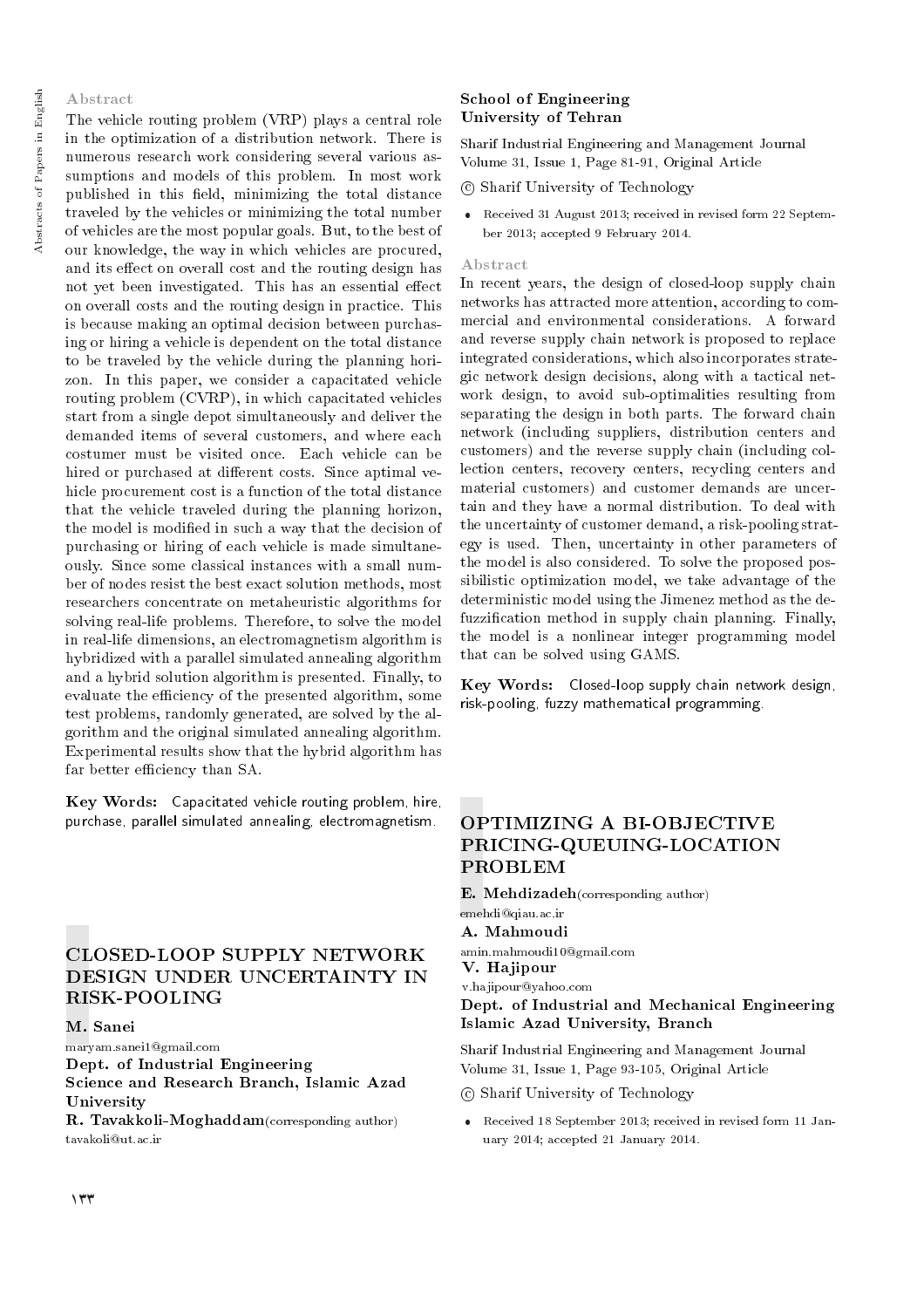network that efficiently moves the products from seller to buyer. But, due to increasing environmental concerns and reduction of resources, issues like reverse logistics, product recovery, remanufacturing and reusing have received growing attention. The design of a product recovery network is an important and challenging problem in the field of reverse logistics, and some models have been formatted by researchers under a deterministic environment In this paper, we present a stochastic integer programming model for a reverse logistics network. In this network, it is assumed that demand and production rates of returned products are stochastic. In this network, different products are distributed through different stages of the supply chain. Each supply center has a specific capacity for each product. The objective function is cost minimization. To analyze this model, some test problems are designed and then solved using GAMS software. The numerical results show the performance of the model.

Key Words: Reverse logistics, waste management, reverse logistics network, stochastic integer programming model.

# ESTIMATING THE CHANGE POINT AND SLOPE OF A LINEAR TREND IN PHASE ONE RISK-ADJUSTED CONTROL CHARTS

R. Ghasemi(corresponding author) rghasemi@mail.kntu.ac.ir Y. Samimi y samimi@kntu.ac.ir H. Shahriari hshahriari@kntu.ac.ir Dept. of Industrial Engineering K.N.Toosi University of Technology

Sharif Industrial Engineering and Management Journal Volume 31, Issue 1, Page 65-72, Original Article

c Sharif University of Technology

 Received 3 August 2013; received in revised form 6 November 2013; accepted 18 November 2013.

#### Abstract

Using risk adjusted control charts to monitor patients' surgical outcomes is now popular. Patients have different pre-operation conditions such as age, gender, hypertension -usually called potential risk factors- which form a heterogeneous population. Therefore, there is a need to adjust for patient risk to have homogenous outcomes. In literature, several risk adjustment methods have been applied, including the logistic regression and the Accelerated Failure Time (AFT) models. For the monitoring process, the patients risk adjusted postsurgery outcomes are plotted on an appropriate risk adjusted control chart. Finding the time point at which a change has occurred, provides useful information for the root-cause analysis of the problem, and helps managers to accomplish corrective or preventive actions. There are many articles in this context dealing with this problem in both phases one and two. Most of them, however, have focused on phase two. The risk adjusted Log-likelihood Ratio test (LRT) chart for phase one analysis of data is applied in this paper, to monitor the binary surgical outcomes. This chart is based on the likelihood ratio test derived from a change point model. As a risk adjustment model, logistic regression is used to adjust for patient heterogeneity. This chart is applied to find the time and size of change when a linear trend occurs in patients post-surgery mortality rates. The maximum likelihood estimator (MLE) is used to identify the change point. Knowing the change point, one may apply the Newton-Raphson's numerical method to find the ML estimate of the slope of the trend. A phase one surgery outcome dataset that is frequently used by other authors is considered for evaluating the proposed method. Simulation data are generated to confirm this approach. The results show that when the change is large, the ML estimation of change point time is more reasonably precise. In addition, the Newton-Raphson method efficiently estimates the slope of the trend.

Key Words: Risk factor, logistic regression, risk adjusted control chart, change point, maximum likelihood estimation method.

# A HYBRID META-HEURISTIC APPROACH TO SOLVE CAPACITATED VEHICLE ROUTING PROBLEMS USING VEHICLE HIRE OR PURCHASE DECISIONS

S. H. Mirmohammadi(corresponding author)

h mirmohammadi@cc.iut.ac.ir

Z. Hajishafee

haji 7z@yahoo.com

#### Dept. of Systems and Industrial Engineering Isfahan University of Technology

Sharif Industrial Engineering and Management Journal Volume 31, Issue 1, Page 73-80, Original Article

c Sharif University of Technology

 Received 4 August 2013; received in revised form 5 November 2013; accepted 26 November 2013.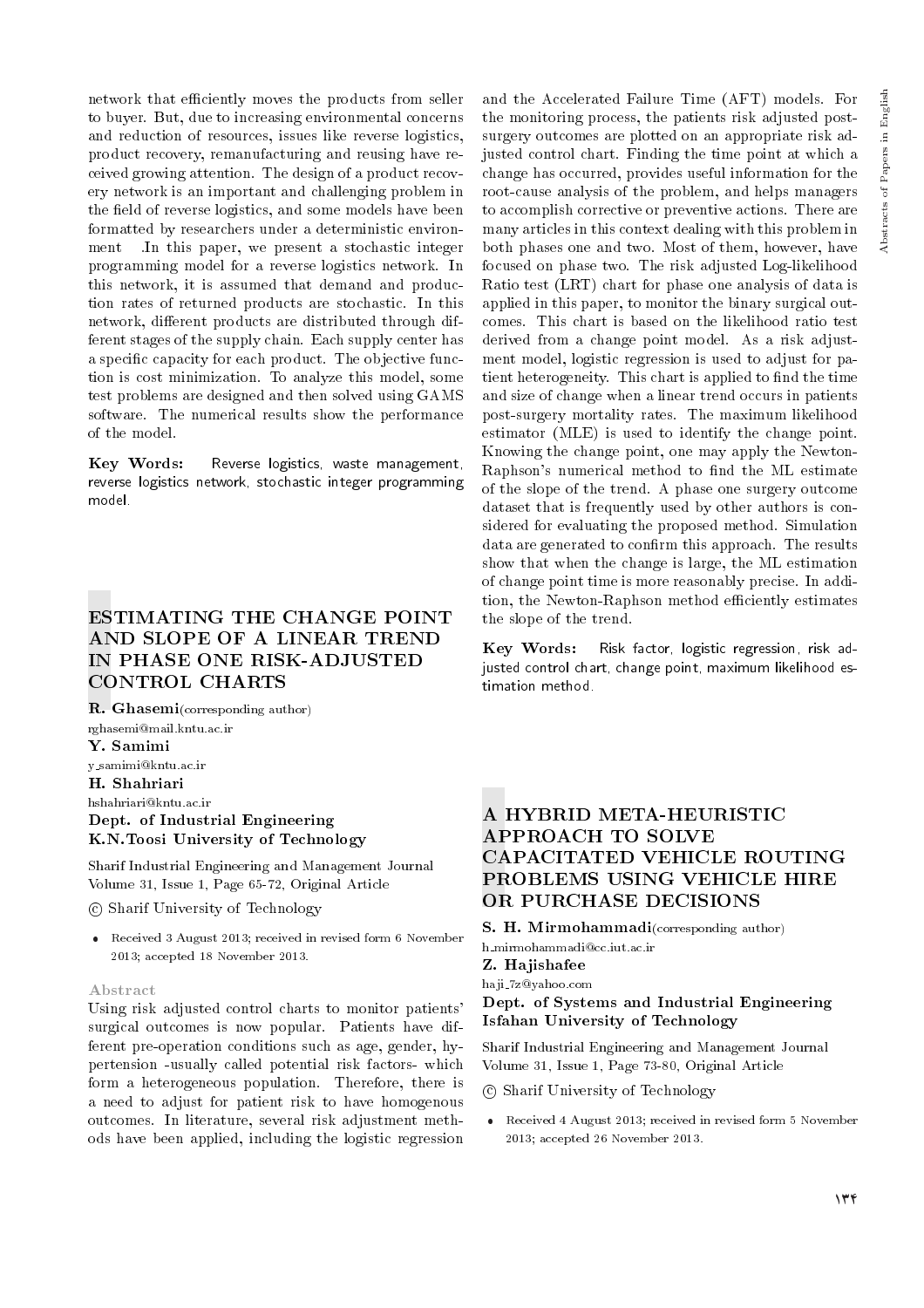obtained by some standard maintenance policies, outline its good performance.

Key Words: Preventive maintenance, reliability, optimization, ant colony.

# MULTI-OBJECTIVE LOCATION OF CONGESTED HUB AIRPORTS USING QUEUING SYSTEMS

M. Parsa

m.parsa@in.iut.ac.ir A. Shahandeh(corresponding author)

ali-nook@cc.iut.ac.ir

Dept. of Industrial and Systems Engineering Isfahan University of Technology

Sharif Industrial Engineering and Management Journal Volume 31, Issue 1, Page 37-51, Original Article

c Sharif University of Technology

 Received 4 March 2013; received in revised form 18 January 2014; accepted 1 March 2014.

#### Abstract

In order to take advantage of economies of scale, most major airlines use hub-and-spoke networks in their flight programming. But, some hub airports are congested and their flight delays increase considerably because of flow concentration in these networks, especially during peak hours. Common capacitated hub location models cannot prevent this deficiency. In order to handle this problem, in the present study, each runway of an airport is considered as a  $M/G/1$  queuing system, individually. Then, triple submodels for obtaining the optimal capacity of landing, takeoff, and hybrid runways are proposed, separately. These optimal capacities in the final model limit the probability of the presence of a determined number of planes on each runway. In the final proposed model, besides overcoming this deficiency, we have determined a procedure for allocating each kind of plane to each runway. On the other hand, the diversity of planes, as an in
uential factor in designing networks, has been also introduced in this study for the first time. A computational result on the US domestic air transportation network in 2004 during peak hours demonstrates that the proposed models in this study can ensure a more balanced workload among hubs.

Also, previous studies in the field of hub location problems have concentrated on flow and network construction costs. There are wide research gaps in this field, where the main challenges of real life are not modeled. Environmental impacts (such as air and noise pollution) and fuel shortage are important challenges in the air transportation industry. Considering the above mentioned objectives, we have proposed a new multi-objective model, based on three economic, environmental and energy criteria, to solve the capacitated multiple allocation hub location problem (CMAHLP). Efficient solutions are obtained using the  $\varepsilon$ -constraint method, while the grouping AHP approach is used for selecting the preferred solution. A computational result on the US domestic air transportation network is presented.

Key Words: Hub location problems, congestion, queuing system, multi-objective model, workload balance.

# MULTI-PRODUCT, MULTI-LEVEL REVERSE LOGISTICS NETWORK MODEL IN A STOCHASTIC **CONDITION**

#### R. Iraji

rahil.iraji@yahoo.com S. Gholami(corresponding author) s gholami@kntu.ac.ir Dept. of Industrial Engineering K.N.Toosi University of Technology

Sharif Industrial Engineering and Management Journal Volume 31, Issue 1, Page 53-64, Original Article

#### c Sharif University of Technology

 Received 3 June 2013; received in revised form 4 April 2014; accepted 10 May 2014.

#### Abstract

In recent years, the supply chain network (SCN) design problem has been gaining importance due to increasing competitiveness introduced by market globalization. One of the most important and strategic issues in supply chain management is configuration of the logistics network, which has a significant effect on the total performance of the supply chain. Nowadays, the emphasis on productivity and customer satisfaction leads firms to focus on the supply chain and logistics. Due to national and international rules, waste management, waste minimization, reuse, and material recycling have received increased attention over the last decade. Waste management is an important and rapidly growing industry for developing countries. Attention to reverse logistics networks has increased during the last decade, since their economic impact has become increasingly important and as environmental legislation has become stricter. It is necessary to design an effective product recovery network to minimize the total cost. Therefore, most companies only put their efforts into designing a logistics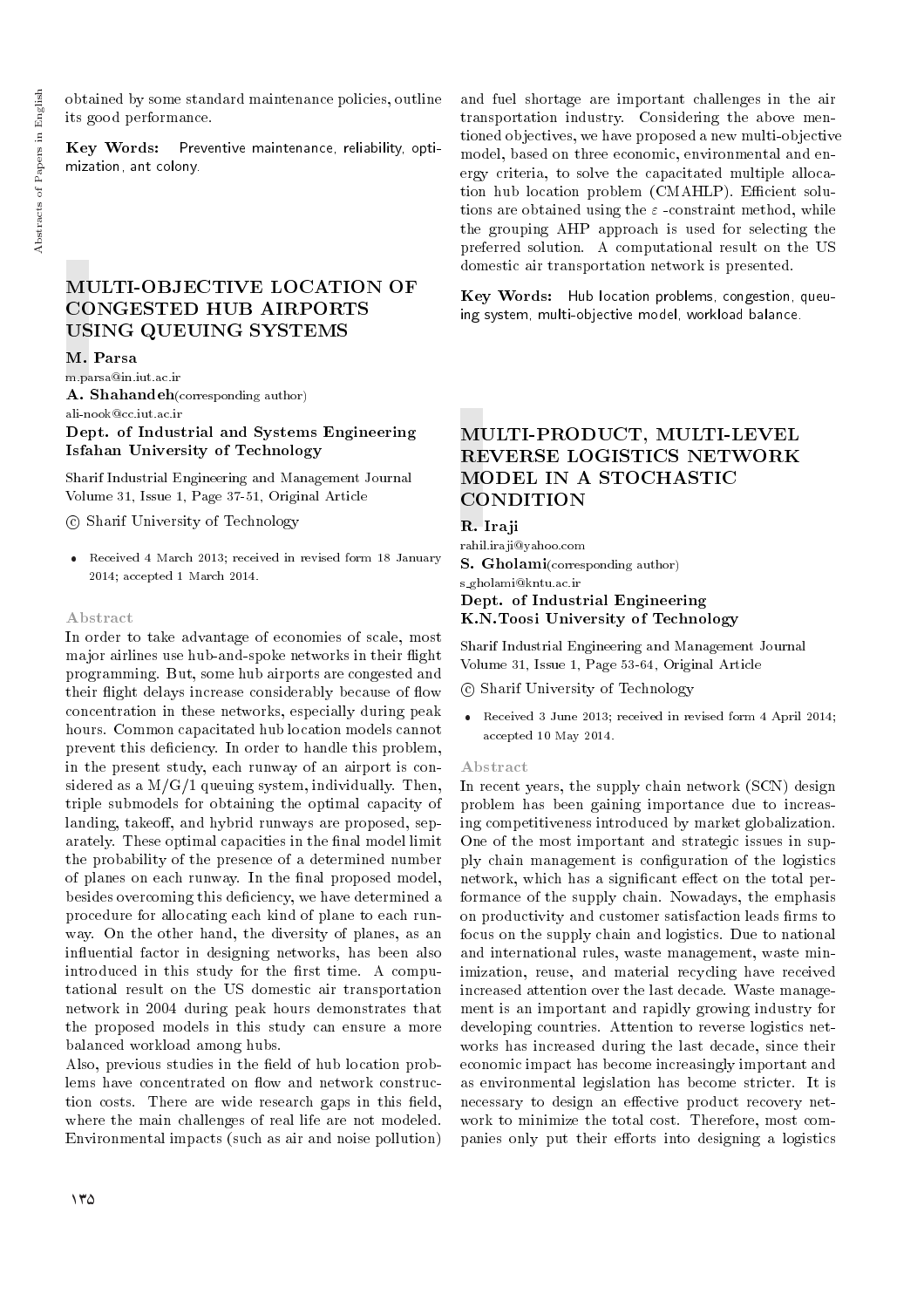#### Abstract

Optimal capital allocation in assets is an important issue facing investors. The first model of portfolio selection was proposed by Markowitz in 1952. This portfolio optimization model is also known as the mean-variance model and endeavors to minimize portfolio variance by considering only returns and budget constraints. Solving the Markowitz's quadratic model creates an investment efficient frontier as a solution set for investors, and selecting a portfolio from an efficient frontier depends on their risk-taking or risk aversion. In recent years, introduction of other practical constraints (e.g. short selling, floor and ceiling, cardinality constraints) has caused the development of the primary Markowitz model. Decision making regarding optimal portfolio formation under critical market conditions (i.e. reduction in asset prices) is an important issue leading investors into terms of justi ability short selling. Hence in this paper, we consider a fair model (for both call and short positions in the capital market) in the portfolio selection problem area that allows short selling under some capital market practical constraints. We propose a new mathematical model for the problem and explain its practical constraints. This proposed model has a mixed integer non-linear programming (MINLP) nature and, with respect to its computational complexity, standard mathematical tools (e.g. LINGO and GAMS) only enable it to solve very small sizes; it needs to use meta-heuristic algorithms for relatively large problem sizes. The continuity of the model solution space leads it to use a harmony search algorithm as an efficient and new algorithm in solving continuous problems. We explain the elements of the proposed harmony search algorithm, such as solution encoding, the fitness function, and its flowchart and parameters. For evaluation of the algorithm, we consider a real problem and solve it by the proposed algorithm and an exact method. The comparison of results indicates the good performance of the harmony search algorithm in solving the proposed model.

Key Words: Portfolio optimization, short selling, efficient frontier, harmony search algorithm.

# MAXIMIZATION OF ELECTRIC POWER TRANSMISSION GRID RELIABILITY THROUGH MAINTENANCE SCHEDULING OPTIMIZATION USING AN ANT COLONY ALGORITHM

A. Mohaghar amohaghar@ut.ac.ir

### Dept. of Management Tehran University M.H. Hoseini

ir hosseini@yahoo.com

H. Bahrami(corresponding author)

hassan.bahrami75@gmail.com

Dept. of Economics & Social Sciences Payame Noor University

Sharif Industrial Engineering and Management Journal Volume 31, Issue 1, Page 29-36, Original Article

c Sharif University of Technology

 Received 27 January 2013; received in revised form 9 April 2014; accepted 7 May 2014.

#### Abstract

The problem faced by electric power utilities in developing countries today is that the power demand is increasing rapidly whereas supply growth is constrained by aging generating, transmitting and distributing assets, scarce resources for constructing new ones and other societal issues. This has resulted in the need to construct additional generating plants and for more economic ways to plan and maintain existing electric power transmission and distribution assets.

The goal of this study is to improve the average reliability of a system through optimization of its preventive maintenance policy. The evolution of system reliability depends on its structure as well as on the evolution of its components reliability. The latter is a function of component age during a system's operating life. Component aging is strongly affected by maintenance activities performed on the system.

We propose a novel methodology for preventive maintenance policy evaluation, based upon a reliability model, which allows the use of flexible intervals between maintenance interventions. Such innovative features represent an advantage over traditional methodologies, as they allow a continuous fitting of the schedules in order to better deal with the components failure rate.

Due to the large amount of parameters to be analyzed and their strong and non-linear interdependencies , the search for an optimum combination of these parameters is a very hard task when dealing with optimization schedules. For this reason, use of an ant colony (ACO) algorithm may be an appropriate optimization technique.

In order to demonstrate the effectiveness of the proposed method, it is applied to a typical electric power subtransmission substation.

By establishing the failure parameters which will be used, the fault tree is made. Analysis of the sample case fault tree resulted in some minimal cut-sets. Then, we proposed probabilistic modeling. Here, the ant colony modeling allows non constant intervals between maintenance, adapting them to the aging parameter of the Weibull distribution used. The results, when compared with those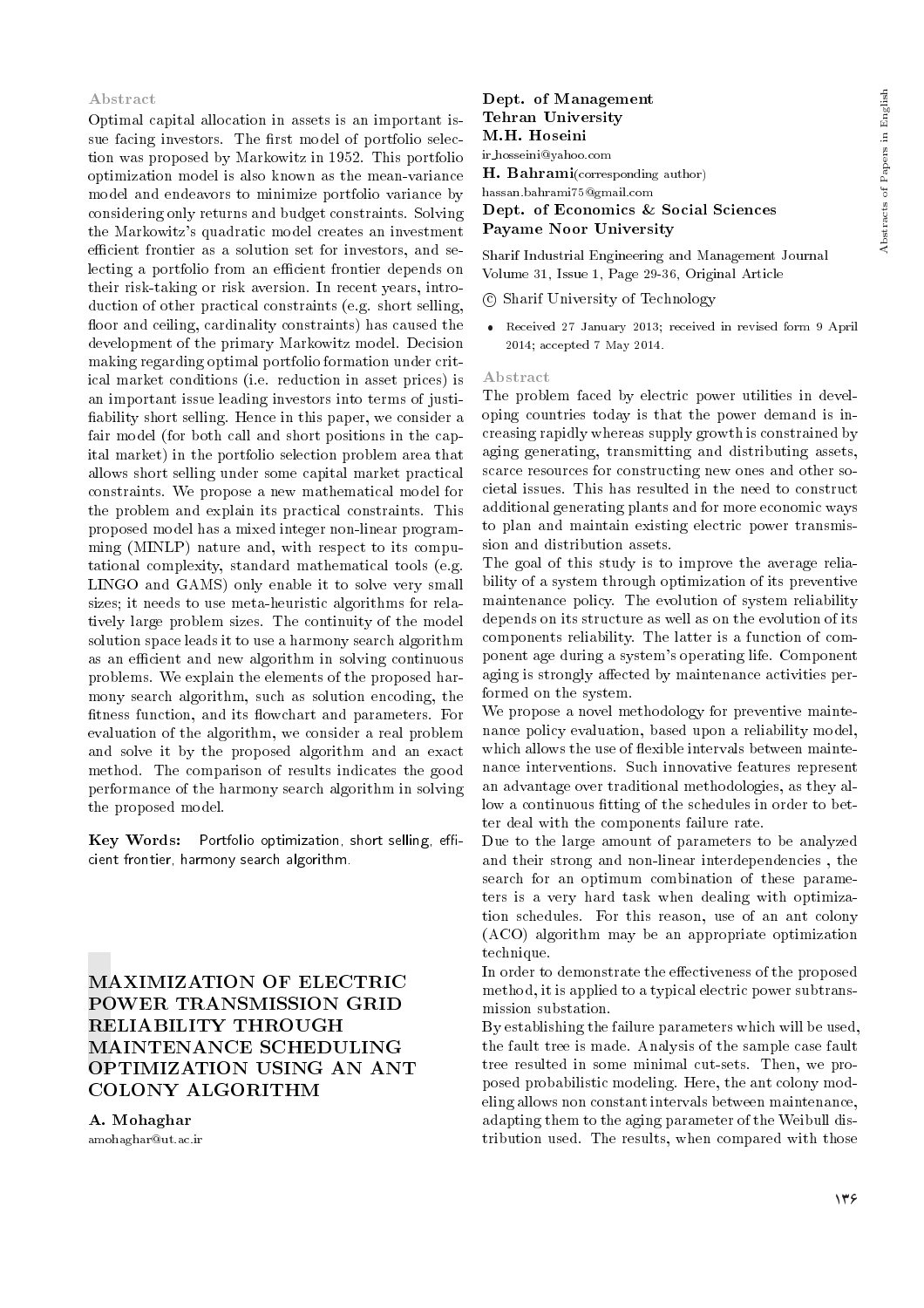addition, it gives managers an opportunity to evaluate the organization's unit from four viewpoints. By analyzing the result of the indicated model and identication of inefficient units, an organization's efficiency can be enhanced by corrective action. One of the advantages of the proposed model is evaluating and measuring the performance of all factors of DMUs using network data envelopment analysis. Therefore, managers do not need to select and substitute different policies or criteria to identify the best action for each index of performance. This advantage of the proposed model is the greatest difference between this and other models.

Key Words: Data envelopment analysis, network data envelopment analysis, balanced scorecard, performance measuring.

# ECONOMIC DESIGN OF MODIFIED EWMA-3 CONTROL CHART FOR MONITORING SIMPLE LINEAR PROFILES USING THE MARKOV CHAIN APPROACH

A. Amiri(corresponding author) amiri@shahed.ac.ir Dept. of Industrial Engineering Shahed University M. Mohebbi mahbube.mohebi@gmail.com Dept. of Industrial Engineering Payame Noor University V. Baradaran v baradaran@iau-tnb.ac.ir Dept. of Industrial Engineering North Tehran Branch, Islamic Azad University

Sharif Industrial Engineering and Management Journal Volume 31, Issue 1, Page 11-20, Original Article

c Sharif University of Technology

 Received 29 December 2012; received in revised form 13 January 2014; accepted 29 January 2014.

#### Abstract

In some statistical process control applications, the quality of a process or a product is characterized by the relationship between a response variable and one or more explanatory variables referred to as a profile by researchers. Simple linear profiles are a different type of profile which has many applications, especially in calibration. One of the most powerful methods in phase II monitoring of simple linear profiles is the EWMA-3 method proposed

by Kim et al. (2003). In phase II, the aim is detecting assignable causes as soon as possible. The power of control charts in detecting assignable causes is usually measured by an average run length criterion. Kim et al. (2003) proposed a method in cases where there is only one response value at each level of explanatory variable. However, there are some situations in which there is more than one response value at each level of explanatory variable. In this paper, first, we modify the EWMA-3 method by Kim et al. (2003) for cases with more than one response value at each level of explanatory variable. Then, we present a Markov chain model to measure the ARL criterion of the modied EWMA-3 method. After that, we design the modied EWMA-3 control chart economically to account for the economic properties of the control chart. For this purpose, we use the Lorenzen and Vance cost model and optimize parameter sample size, sampling interval, smoothing parameters and the coefficients of control limits for three EWMA control charts, including the EWMA control charts for monitoring the intercept, the slope and the standard deviation. In addition, we use the idea of the Taguchi cost function in our proposed model. Finally, a genetic algorithm is used to solve the proposed model. The performance of the proposed economic model is evaluated through a numerical example. Then, a sensitivity analysis is undertaken to identify the effect of different parameters and the population size of the genetic algorithm on the economic and statistical properties of the modied EWMA-3 control charts.

Key Words: Economic design, EWMA-3 control chart, markov chain, simple linear profile.

# SOLVING A PORTFOLIO SELECTION PROBLEM USING A HARMONY SEARCH ALGORITHM IN TERMS OF JUSTIFIABILITY SHORT SELLING

H.R. Ghasemi

hamidreza.ghasemi@live.com A.A. Najafi(corresponding author) aanaja@kntu.ac.ir

#### P. Ramezani

pezhman.ramezani@gmail.com Dept. of Industrial Engineering K.N. Toosi University of Technology

Sharif Industrial Engineering and Management Journal Volume 31, Issue 1, Page 21-28, Original Article

c Sharif University of Technology

 Received 19 January 2013; received in revised form 25 January 2014; accepted 3 February 2014.